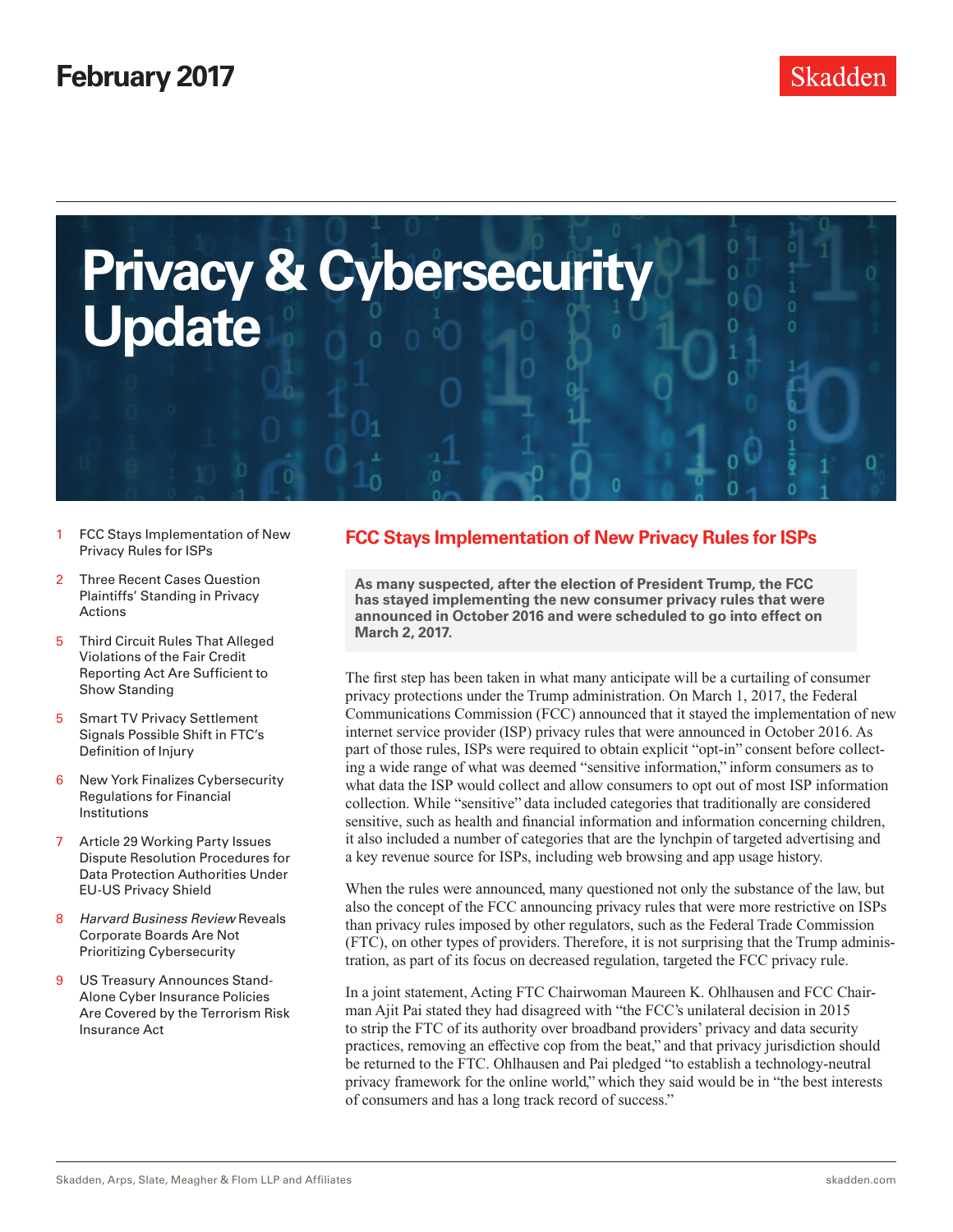# <span id="page-1-0"></span>**Three Recent Cases Question Plaintiffs' Standing in Privacy Actions**

**A series of recent cases demonstrates the challenges that plaintiffs are facing in establishing standing in privacy cases given the speculative nature of the harm that is often at issue in such cases. We summarize each case and their common themes below.**

# *In re Target Corp. Customer Data Security Breach Litigation*

### **Background**

The case stems from Target's 2013 high-profile data breach, which compromised the financial and personal information of up to 110 million consumers.<sup>1</sup> In August 2014, 112 consumer representatives filed a class action lawsuit against Target in the District of Minnesota. After the case survived a motion to dismiss, the parties agreed to settle on a class basis. The district court preliminarily certified a settlement class, without receiving any objections, in which class was defined to encompass "all persons in the United States whose credit or debit card information and/ or whose personal information was compromised" as a result of the breach. Under the terms of the settlement, Target agreed to establish a \$10 million settlement fund, which would be distributed first to class members with documented losses up to \$10,000 per claimant, and the remainder to those with undocumented losses, amounting to an estimated payment of \$40 for those claimants. Class members who suffered no loss from the breach would receive nothing from the settlement fund, but still would be bound under the settlement to release Target from liability for any claims should they arise in the future. Target also agreed to permit an attorney fee award of up to \$6.75 million and to implement improvements to its data security program, such as appointing a chief information security officer, developing safeguards to control identifiable security risks and providing security training to employees.<sup>2</sup>

In November 2015, the district court, without revisiting the issue of class certification, approved the class action settlement over the objections of a small number of class members, including Leif Olson, who was represented by the Center for Class Action Fairness. Olson, who appealed the certification, complained that he and other members of the class who had suffered no damage as a result of the data breach, but might in the future, stood to receive

nothing under the settlement but were nonetheless required to release future claims. According to Olson, the requirements of Federal Rule of Civil Procedure 23(a) were not met because this so-called "zero-recovery subclass" could not be adequately represented by class representatives who received compensation under the settlement.

### **Decision**

The Eighth Circuit ruled that the district court abused its discretion by failing to analyze Olson's objections in the course of approving the class settlement, requiring the settlement to be reconsidered on remand. As the Eighth Circuit observed, the district court "failed its continuous duty to evaluate certification throughout the litigation" by refusing to reconsider the issue of class certification in its final order.

## **Next Steps**

The case now returns to the district court, where the court must "conduct and articulate a rigorous analysis of Rule 23(a)'s certification prerequisites as applied to this case, which must expressly evaluate the arguments raised in Olson's objection." The Eighth Circuit further instructed the district court to consider: (1) "whether an interclass conflict exists when class members who cannot claim money from a settlement fund are represented by class members who can"; (2) "if there is a conflict, whether it prevents the class representatives from fairly and adequately protecting the interests of the class members"; and (3) "if the class is conflicted, whether the conflict is 'fundamental' and requires certification of one or more subclasses with independent representation."

## **Practical Implications**

This decision leaves open the question of class certification in consumer data breach cases where the class includes those who have suffered no damages. Many courts have wrestled with whether plaintiffs who have suffered no pecuniary loss from a data breach have standing to sue, particularly in the wake of the Supreme Court's decisions in *Clapper vs. Amnesty International*, which rejected a theory of "future injury" as too speculative, and *Spokeo v. Robins*, which urged courts to consider the "concreteness" of an injury for standing.

This decision also underscores the fact that defendants in a data breach class action may have trouble grouping together in a settlement those who already have suffered harm with those who argue they may suffer harm in the future, especially given that some courts have been sympathetic to the "future harm" theory argument. For example, in *Lewert v. P.F. Chang's China Bistro, Inc.*, the Seventh Circuit ruled that customers affected by a data breach involving credit card information have standing to sue,

<sup>&</sup>lt;sup>1</sup> See In re Target Corp. Customer Data Sec. Breach Litig., No. 15-3909, -F.3d —, 2017 WL 429261 (8th Cir. Feb. 1, 2017) available [here.](media.ca8.uscourts.gov/opndir/17/02/153909P.pdf)

<sup>2</sup> Further background on this case can be found in our March 2015 *Privacy & Cybersecurity Update* [here](https://www.skadden.com/evites/Privacy_and_Cybersecurity_Update_033115.pdf).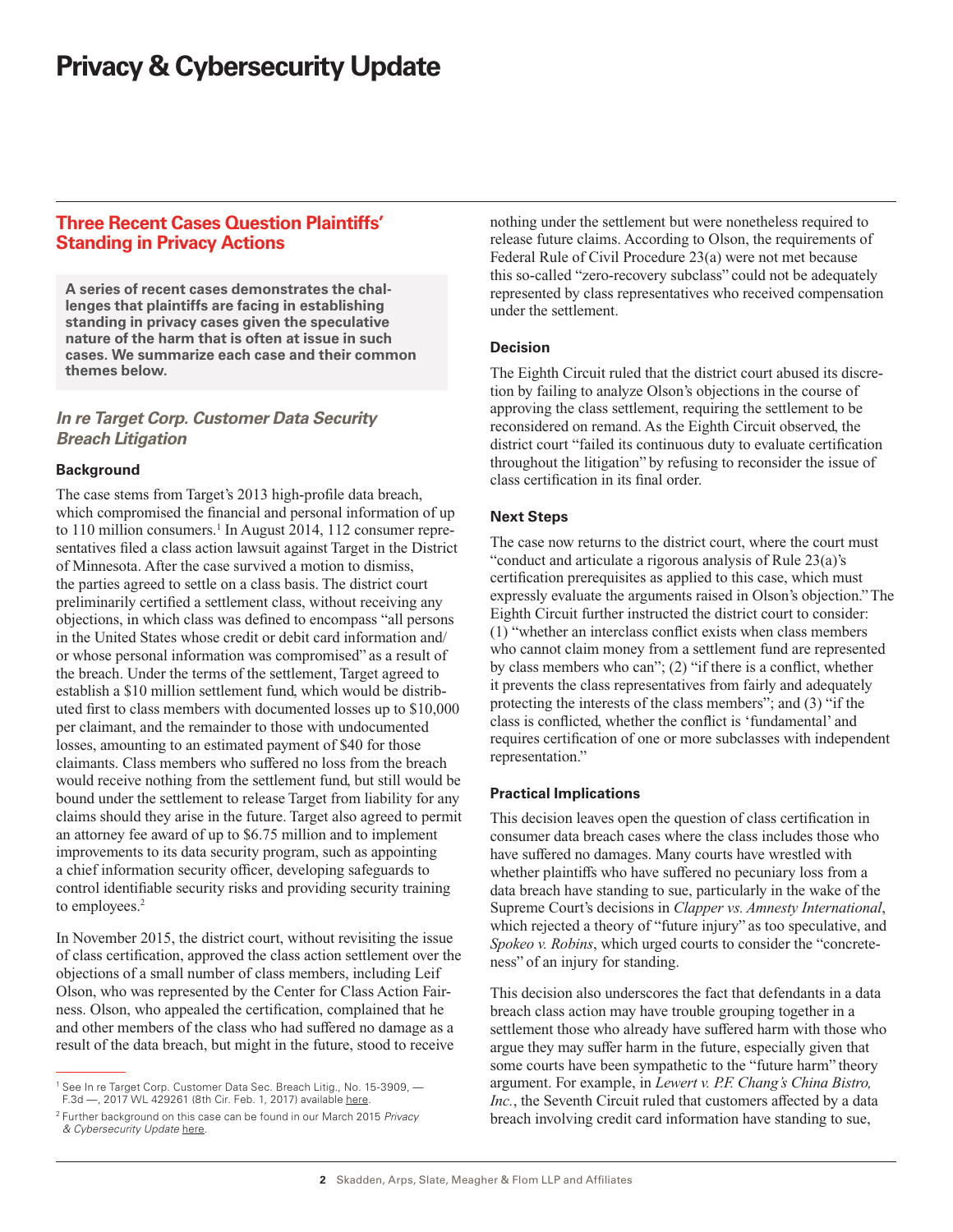despite not suffering any actual out-of-pocket financial harm,<sup>3</sup> and in *Galaria v. Nationwide Mutual Insurance Co.*, the Sixth Circuit held that plaintiffs whose personal information had been obtained by hackers had standing to sue based on the risk of future identity theft.4 Requiring a subset of class members to release unknown future claims without compensation is likely to draw objections and potentially lead to further litigation, as it did here. A company that seeks to settle a data breach class action will need to take into account the admonition from the Eighth Circuit in this case.

## *Vigil et al. v. Take-Two Interactive Software Inc.*

The U.S. District Court for the Southern District of New York, citing *Spokeo*, dismissed a class action in *Vigil et al. v. Take-Two Interactive Software Inc.*, which was brought against Take-Two Interactive Software Inc. (Take Two) by brother and sister plaintiffs alleging violations of the Illinois Biometric Information Privacy Act (the BIPA).<sup>5</sup>

## **Background**

Although the BIPA was intended to regulate the use of biometric identifiers as a means to identify people in lieu of passwords, the wording of the statute arguably covers any type of biometric scan. A company collecting biometric identifiers must inform the data subject in writing that the biometric identifier is being collected, provide the data subject with a written policy setting forth a retention schedule for the biometric identifiers and receive a written release from the data subject for such collection. Further, the BIPA prohibits dissemination of the biometric identifiers without written consent of the data subject.<sup>6</sup>

Take Two produces video games, including "NBA 2K15" and "NBA 2K16," that allow users to capture and store 3-D scans of themselves and create their own avatars that they can insert into a game. The plaintiffs, on behalf of thousands of Illinois residents who used the scanning feature of the games, alleged that Take Two's practices of obtaining and storing these 3-D facial scans indefinitely, and making the scans available to other players online, in each case without providing a written retention policy or obtaining the plaintiffs' written consent, constituted violations of the BIPA.

### **Decision**

The court found that although Take Two's actions may have technically violated the BIPA's notice and consent requirements, the violations themselves were not sufficient to grant standing. *Citing Spokeo, Inc. v. Robins*, in which the Supreme Court ruled that a simple statutory violation or "bare procedural violation" divorced from concrete harm does not satisfy the Article III standing requirement of injury-in-fact,<sup>7</sup> the judge stated that, "[t] he purported violations of the BIPA are, at best, marginal, and the plaintiffs lack standing to pursue their claims for the alleged bare procedural violations of the BIPA." The court pointed out that the data gathered by Take Two was used as advertised in order to create unique avatars for use while playing "NBA 2K15" or "NBA 2K16" and were visible only to other players during multiplayer gaming. As such, the court ruled that the alleged BIPA violations constituted the type of "bare procedural violations" that Spokeo was meant to exclude, and did not satisfy the harm that the BIPA was intended to curb. The court therefore declined to grant standing in this case.

## *Beck et al. v. McDonald et al.*

On February 6, 2017, the Fourth Circuit affirmed the dismissal of two putative class actions brought by military veterans affected by two separate data breaches, holding that the plaintiffs lacked standing because they did not allege facts showing "certainly impending" harm or a "substantial risk that the harm will occur" as a result of the breaches.

### **Background and Claim**

The plaintiffs in this case were two groups of military veterans who received medical treatment and health care at a Veteran Affairs Center in South Carolina (VA Center). The VA Center suffered two data breaches that compromised the personal information of the two groups of veterans. The first data breach occurred in 2013 when a laptop was stolen, containing unencrypted personal information, including the names, birth dates, last four digits of social security numbers and physical descriptors of approximately 7,400 patients. Internal investigations revealed that the VA Center failed to follow procedures and policies for using non-encrypted laptops to store patient information. The second data breach occurred in 2014, when four boxes of pathology reports were either misplaced or stolen. These reports contained identifying information of more than 2,000 patients, including names, social security numbers and medical diagnoses.

<sup>3</sup> *See Lewert v. P.F. Chang's China Bistro, Inc.*, 819 F.3d 963 (7th Cir. 2016), which was covered in the April 2016 issue of our *Privacy & Cybersecurity Update* [here.](https://www.skadden.com/newsletters/Privacy_and_Cybersecurity_Update_April_2016.pdf)

<sup>4</sup> *See Galaria v. Nationwide Mut. Ins. Co.*, No. 15-3386, — F.3d—, 2016 WL 4728027 (6th Cir. Sep. 12, 2016).

<sup>&</sup>lt;sup>5</sup> The opinion and order can be found [here](http://privacyriskreport.com/wp-content/uploads/2017/02/Vigil_v_Take_Two.pdf).

<sup>&</sup>lt;sup>6</sup> The text of the BIPA may be found [here.](http://www.ilga.gov/legislation/ilcs/ilcs3.asp?ActID=3004&ChapterID=57)

<sup>7</sup> See our May 2016 *Privacy & Cybersecurity Update* for coverage of the *Spokeo* case [here.](https://www.skadden.com/newsletters/Privacy_and_Cybersecurity_Update_May_2016.pdf)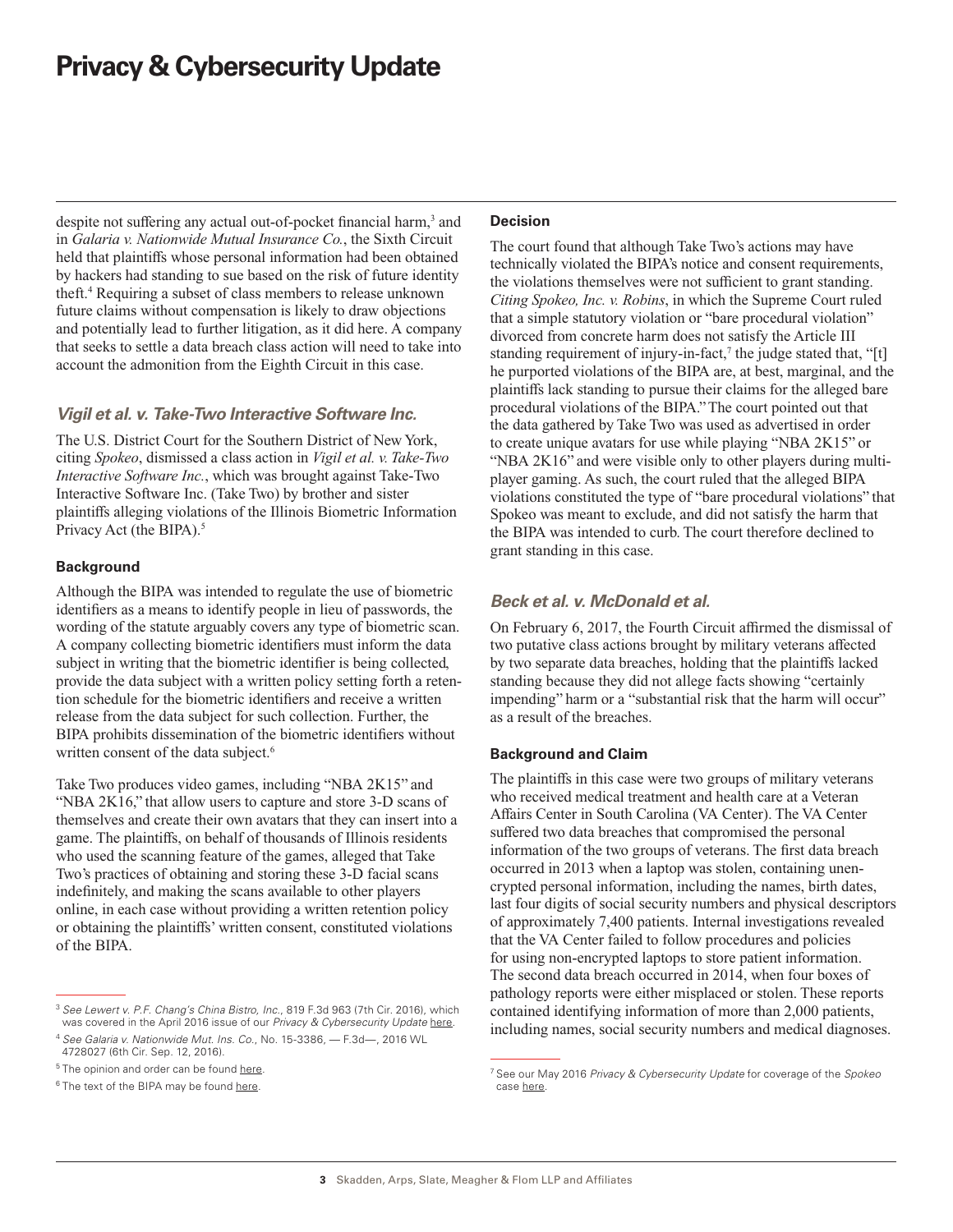After each breach, the VA Center notified the affected patients and offered one year of free credit monitoring. The plaintiffs filed putative class actions against the VA Center on behalf of the affected patients, alleging in both cases that the VA Center violated various legal duties and federal privacy laws by failing to safeguard patients' personal information. In both actions, the plaintiffs alleged that as a result of the data breaches, they faced an increased likelihood of identity theft and costs for measures to protect themselves against future harm, as well as embarrassment, mental distress and inconvenience. There were no allegations of monetary loss (other than fees spent to monitor credit reports) or actual misuse of the stolen data. In both actions, the district court granted the defendants' motion to dismiss on the basis that plaintiffs' fear of harm from future identify theft was too speculative to confer standing.

Both sets of plaintiffs appealed the district court's rulings that they lacked Article III standing, and the cases were consolidated on appeal.

## **The Court's Decision**

The Fourth Circuit affirmed the district court's rulings, holding that the plaintiffs lacked Article III standing because none of their alleged injuries constituted an injury-in-fact. The panel held that because neither set of plaintiffs pointed to any evidence that information was actually misused or even stolen for the purpose of misuse, the plaintiffs' claim of enhanced risk of future identity theft was too speculative to confer standing.

The Fourth Circuit first held that the plaintiffs failed to plead a "certainly impending injury," noting that the "mere theft of [the laptop and pathology reports], without more, cannot confer Article III standing." The panel acknowledged that in three circuits (the Sixth, Seventh and Ninth), an increased risk of identity theft had been enough to confer standing in certain situations. But the Fourth Circuit noted that in each of those cases, the plaintiffs alleged facts that "push[ed] the threatened injury beyond speculative to sufficiently imminent." Such facts included that the information stolen was targeted for identity theft or that some consumers in the class actually suffered identity theft or other misuse of their information, making the likelihood of identity theft more real for the other class members. No such allegations were present in either of the two complaints at issue. The court held that for the plaintiffs' feared harm to materialize, too many possibilities would have to occur: "that the thief targeted the stolen items for the personal information they contained … [and that] the thieves must then select, from thousands of others, the personal information of the named plaintiffs and attempt successfully to use that information to steal their identities." The Fourth Circuit held that this "attenuated chain" was insufficient to confer standing. The court's decision was supported by the fact that "even after extensive discovery" in the case involving the

laptop, the "plaintiffs have uncovered no evidence that any of the stolen information has been accessed or misused or that they have suffered identity theft, nor, for that matter, that the thief stole the laptop with the intent to steal their private information."

Next, the Fourth Circuit held that the plaintiffs failed to establish that a "substantial risk" of future harm was likely to occur as a result of the breaches. The plaintiffs argued that the VA Center's offer of free credit monitoring constituted an admission that the theft of the laptop and loss of reports gave rise to a substantial risk of harm. Disagreeing with a similar Sixth Circuit case, *Galaria et al. v. Nationwide Mut. Ins. Co.*<sup>8</sup> , the Fourth Circuit "decline[d] to infer a substantial risk of harm of future identity theft from an organization's offer to provide free credit monitoring services to affected individuals. To adopt such a presumption would surely discourage organizations from offering these services to data-breach victims, lest their extension of goodwill render them subject to suit." In this case, unlike in *Galaria*, there was no evidence that the thieves who stole the laptop had misused or intended to misuse the personally identifiable information stored on the laptop, and, as such, it appears that the theft of the personally identifiable information was merely incidental to the theft of the laptop. Accordingly, the court found the harm in this case was too speculative to confer standing.

Lastly, the Fourth Circuit rejected the plaintiffs' claim that they suffered harm by being forced to enroll in credit monitoring, holding that a "self-imposed harm" cannot confer standing, and affirmed the district court's dismissal of the plaintiffs' injunctive relief claims under the federal privacy laws, holding that past data breaches alone "are not sufficient to confer standing."

## **Key Takeaways**

The decisions in *In re Target Corp.*,*Vigil et al. v. Take-Two Interactive Software Inc.* and *Beck et al. v. McDonald et al.* reflect the continuing difficulty plaintiffs face when alleging speculative or future harm in data breach cases. Companies who suffer data breaches and subsequent litigation should carefully assess whether the complaints filed against them plead actual harm as a result of the breach, or at least pose a "substantial risk that the harm will occur."

These cases suggest that after the court's ruling in *Spokeo*, plaintiffs may have a more difficult time establishing standing in privacy cases in certain jurisdictions. We anticipate that battles over standing will continue to remain a critical juncture in any privacy litigation.

[Return to Table of Contents](#page-0-0)

<sup>8</sup> See *Galaria et al. v. Nationwide Mutual Insurance Co.*, Nos. 15-3386/3387 (6th Cir. Sept. 12, 2016) (unpublished). A copy of the decision is available [here](http://www.opn.ca6.uscourts.gov/opinions.pdf/16a0526n-06.pdf).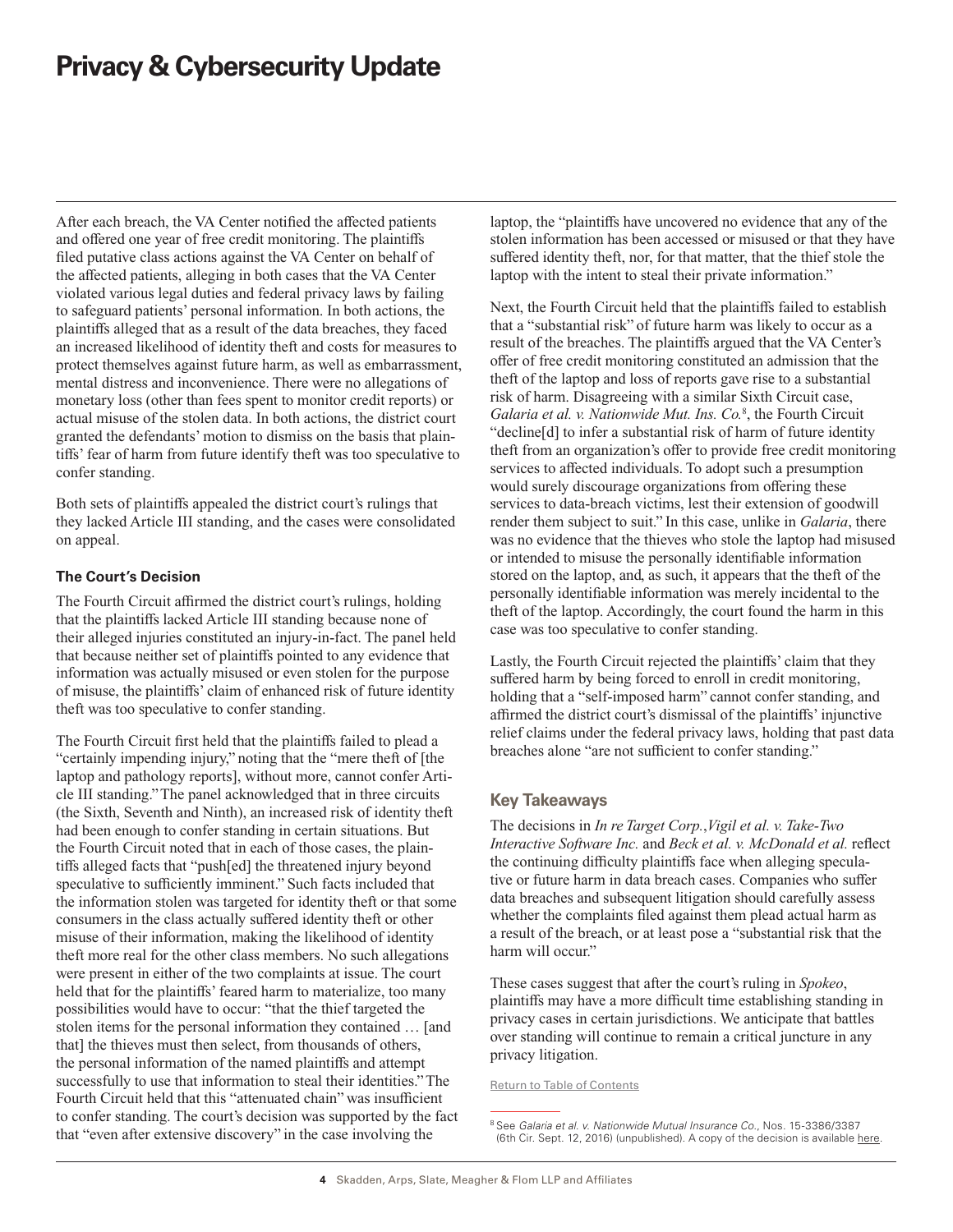# <span id="page-4-0"></span>**Third Circuit Rules That Alleged Violations of the Fair Credit Reporting Act Are Sufficient to Show Standing**

**The Third Circuit ruled in** *In re: Horizon Health Care Services Inc.* **Data Breach Litigation that the plaintiffs have Article III standing to bring claims under the Fair Credit Reporting Act arising out of the theft of two laptops containing their sensitive personal information.**

## **Background**

The case arose out of the November 2013 theft from health insurance provider Horizon Healthcare Services, Inc. (Horizon) of two laptops on which unencrypted sensitive personal information of more than 839,000 Horizon customers was stored. Four named plaintiffs, on behalf of themselves and other Horizon customers whose information also was stored on the laptops, filed suit against Horizon alleging violations of the Fair Credit Reporting Act (FCRA), as well as violations of various state laws. The FCRA seeks to, among other things, protect consumer privacy, and provides that any entity covered by the FCRA that regularly assembles or evaluates consumer credit information for the purpose of furnishing consumer reports to third parties must adopt reasonable procedures to keep such information confidential. The FCRA provides that any covered entity that fails to comply with such requirements with respect to any consumer is liable to such consumer.

Three of the named plaintiffs in *Horizon* did not allege that their identities had been stolen as result of the theft of the laptops, but alleged that the violations of the FCRA with respect to their personal information constituted an injury-in-fact and that they suffered an imminent risk of future identify theft as a result of those violations. The fourth named plaintiff, Mitchell Rindner, alleged that as a result of the theft his 2013 tax refund was stolen through the filing of a fraudulent return and there was an attempted fraudulent use of his credit card. The district court dismissed the complaint for lack of Article III standing on the grounds that the plaintiffs had not suffered a cognizable injury, noting that mere violations of statutory rights were not a sufficient showing of injury, and the risk of future harm was too attenuated.9 The plaintiffs appealed to the Third Circuit.

#### <sup>9</sup> See the March 2015 edition of the *Privacy & Cybersecurity Update* for coverage of the district court case [here.](https://www.skadden.com/evites/Privacy_and_Cybersecurity_Update_033115.pdf)

### **The Court's Ruling**

The Third Circuit found that even without evidence the plaintiffs' information was used or likely to be used improperly, and the alleged FCRA violations give rise to a *de facto* injury sufficient for Article III standing purposes.10 Citing *In re Google Inc. Cookie Placement Consumer Privacy Litigation*<sup>11</sup> and *In re Nickelodeon Consumer Privacy Litigation*, 12 in which the Third Circuit recently found that even in the absence of economic loss, mere violations of the Stored Communications Act and the Video Privacy Protection Act conferred Article III standing, the court stated that in including a private right of action in the FCRA, Congress had clearly believed that mere violation of the statute could cause concrete harm to consumers. The court distinguished this case from *Spokeo, Inc. v. Robins*<sup>13</sup> by noting that in that case, the plaintiff had alleged a "mere procedural violation" of the FCRA, while in this case the result of the violation was the very harm that the FCRA seeks to protect against. The Third Circuit vacated the district court's decision and remanded the case.

### **Key Takeaways**

The Third Circuit's decision highlights that, in at least some jurisdictions, the standing requirement set forth in *Spokeo* will not always result in dismissal of a data breach action, particularly where the plaintiffs allege violation of a specific statute.

[Return to Table of Contents](#page-0-0)

# **Smart TV Privacy Settlement Signals Possible Shift in FTC's Definition of Injury**

**In a recent settlement of a privacy case, a concurrence by now Acting FTC Chairwoman Maureen K. Ohlhausen suggests the FTC, under the Trump administration, may focus on whether there was substantial injury to consumers when deciding whether to bring privacy actions.**

The FTC and the New Jersey Attorney General's Office recently settled a privacy action against Vizio, Inc. regarding the company's practice of gathering television viewing data from certain users of its smart TVs. Particularly noteworthy was the concurrence

<sup>&</sup>lt;sup>10</sup>See [here](http://www2.ca3.uscourts.gov/opinarch/152309p.pdf) for a copy of the opinion.

<sup>11</sup> 806 F.3d 125 (3d Cir. 2015).

<sup>12</sup> 827 F.3d 262 (3d Cir. 2016).

<sup>13</sup>See the May 2016 edition of the *Privacy & Cybersecurity Update* [here](https://www.skadden.com/newsletters/Privacy_and_Cybersecurity_Update_May_2016.pdf) for a summary of *Spokeo*.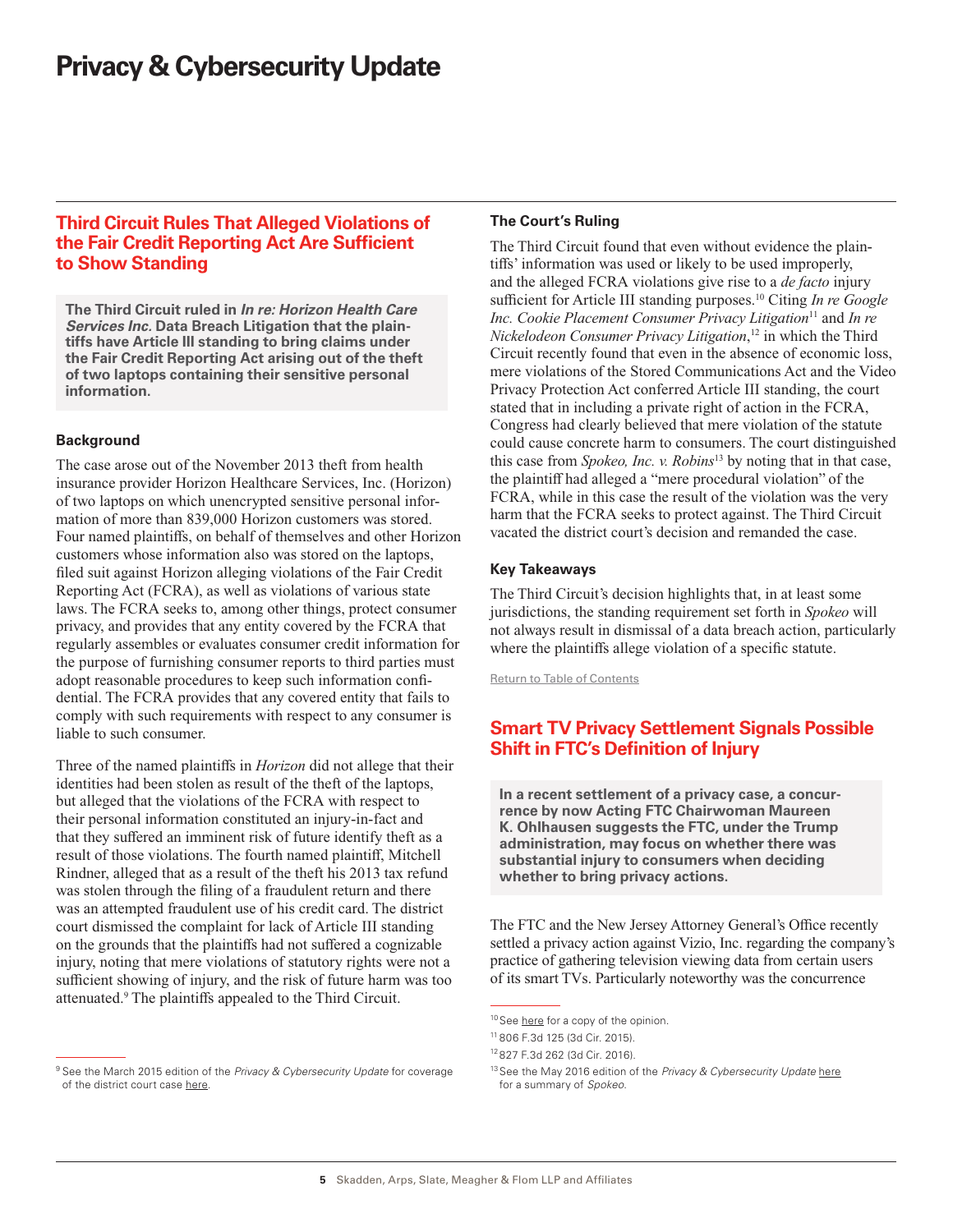<span id="page-5-0"></span>written by now Acting FTC Chairwoman Maureen K. Olhausen, in which she questioned the treatment of television viewing data as so-called "sensitive information" and reiterated that the FTC's enforcement actions in the privacy area should be grounded in whether substantial injury to consumers is likely to occur.<sup>14</sup>

As we noted in our January 2017 *Privacy & Cybersecurity Update*, Ohlhausen was designated as the acting chairwoman of the FTC by President Trump in January to replace FTC Chairwoman Edith Ramirez. Throughout her tenure at the FTC, Ohlhausen has critiqued the agency for bringing actions where there was only hypothetical harm to consumers. Ohlhausen has stressed that regulatory enforcers should tread carefully and has advocated for a narrower and more transparent interpretation of the FTC's authority under Section 5 of the FTC Act, which provides the FTC with jurisdiction to regulate cybersecurity and consumer privacy. For example, in response to the FTC's report on the potential dangers of big data, titled "Big Data: A Tool for Inclusion and Exclusion," Ohlhausen issued a separate statement expressing concerns that the report failed to take into account market and economic forces, and was distracted by hypothetical harms.<sup>15</sup>

In her Vizio concurrence, Ohlhausen revisits many of the concerns she raised throughout her tenure as a commissioner. Ohlhausen indicated that the injury finding in the Vizio case "demonstrates the need for the FTC to examine more rigorously what constitutes 'substantial injury' in the context of information about consumers," and she promises to "launch an effort to examine this important issue further." She also wrote that "there may be good policy reasons to consider [television viewing activity] information sensitive," however, she warned that "under our statute, we cannot find a practice unfair based primarily on public policy. Instead, we must determine whether the practice causes substantial injury that is not reasonably avoidable by the consumer and is not outweighed by benefits to competition or consumers." In January of this year, Ohlhausen made a similar promise at the 2017 State of Net Conference, vowing to begin efforts to define substantial harms in keeping with her overall principle of practicing "regulatory humility."

## **Key Takeaways**

The FTC remains a consensus-driven organization, and it is too early to determine how the agency, under Ohlhausen, will evolve with respect to privacy matters. While we expect that consumers' data privacy protections will remain a focal point of the FTC,

it is quite possible that the agency will adopt a more businessfriendly approach and limit the actions it brings to cases where there is actual, and not hypothetical, harm to consumers.

In addition, the makeup of the FTC will continue to change drastically over the course of this year. With Ohlhausen stepping up as acting FTC chair, Terrell McSweeny is the only remaining Democratic commissioner, with her term expiring in September. By law, the commission is headed by five commissioners who are nominated by the president and confirmed by the Senate. The term for each commissioner, including the chair, is seven years, and no more than three commissioners can be of the same political party. President Trump will have the opportunity to nominate three commissioners, and a fourth by the end of 2017 after McSweeny steps down.

[Return to Table of Contents](#page-0-0)

# **New York Finalizes Cybersecurity Regulations for Financial Institutions**

**On March 1, 2017, new cybersecurity guidelines for New York-based financial institutions took effect. Companies will need to consider whether their current practices are in compliance with the new regulations.**

New York state has finalized new cybersecurity regulations for banks, insurance companies and other financial services institutions regulated by the New York State Department of Financial Services (DFS), concluding an effort that began in 2014. As we reported in our December 2016 *Privacy & Cybersecurity Update*, the DFS first introduced the proposed regulations in September 2016 and released an updated version in December following an initial 45-day comment period.<sup>16</sup> The updated regulations were then subject to a further 30-day comment period resulting in the final regulations, which are substantially similar to those released in December.17 The regulations took effect on March 1, 2017. Companies subject to the regulations will have 180 days from the effective date to comply with most of the requirements and will have one year from the effective date to implement reporting by the chief information security officer to the board; provide regular cybersecurity awareness training to all personnel; implement mandatory annual penetration testing, bi-annual vulnera-

<sup>&</sup>lt;sup>14</sup> The FTC's settlement can be found [here](https://www.ftc.gov/news-events/press-releases/2017/02/vizio-pay-22-million-ftc-state-new-jersey-settle-charges-it,and the Olhausen concurrence at  https:/www.ftc.gov/system/files/documents/public_statements/1070773/vizio_concurring_statement_of_chairman_ohlhausen_2-6-17.pdf).

<sup>15</sup> Visit [here](https://www.ftc.gov/public-statements/2016/01/separate-statement-commissioner-maureen-k-ohlhausen-big-data-tool) for a copy of the statement.

<sup>16</sup>View the September 2016 edition (describing the regulations generally) and December 2016 edition of the *Privacy & Cybersecurity Update*: [here](https://www.skadden.com/insights/privacy-cybersecurity-update-new-york-state-proposes-cybersecurity-regulation-financial-institutions) and [here,](https://www.skadden.com/insights/privacy-cybersecurity-update-new-york-state-proposes-cybersecurity-regulation-financial-institutions) respectively.

<sup>&</sup>lt;sup>17</sup> View the DFS press release [here](http://www.dfs.ny.gov/about/press/pr1702161.htm) and the final regulation [here.](http://www.dfs.ny.gov/legal/regulations/adoptions/rf23-nycrr-500_cybersecurity.pdf)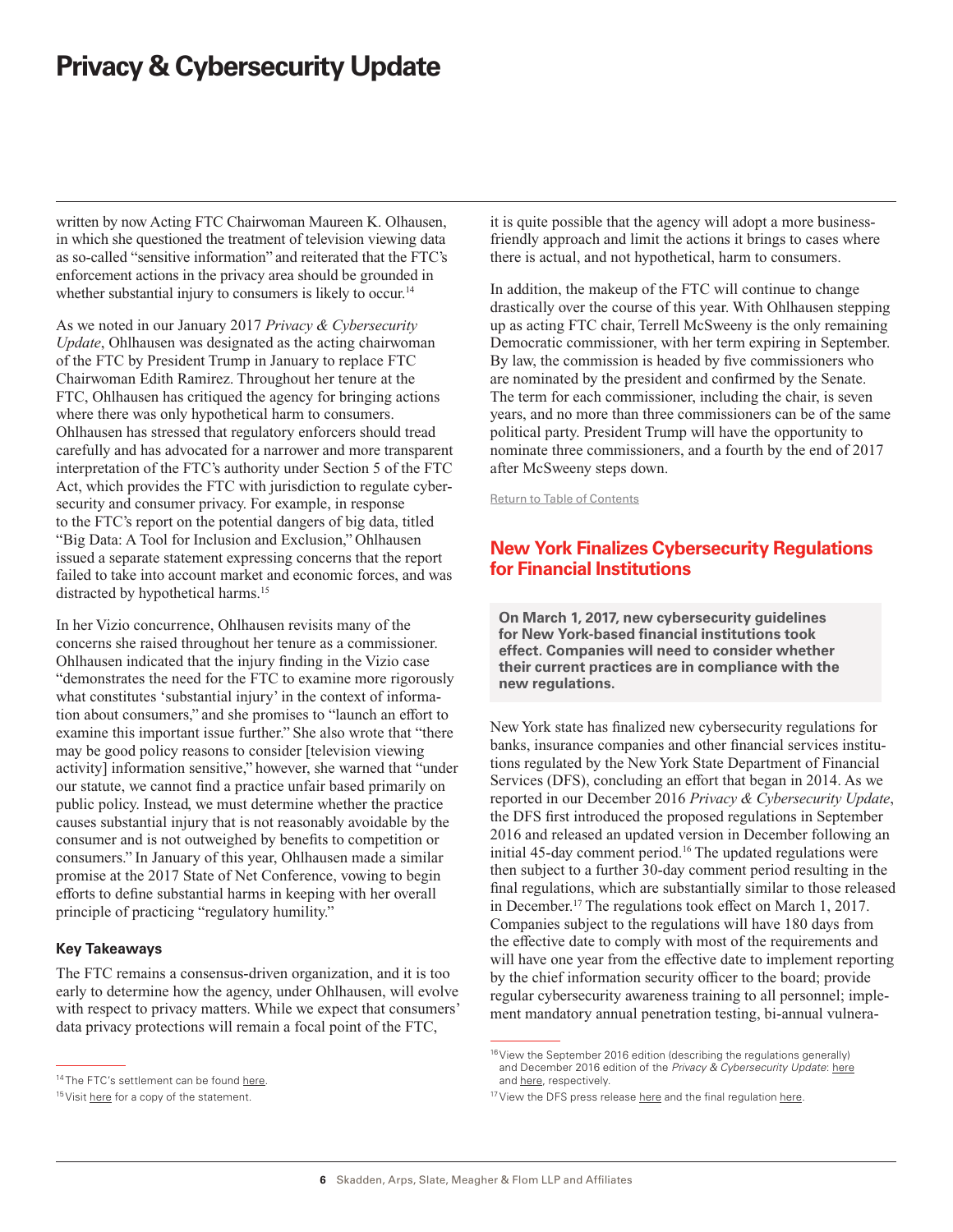<span id="page-6-0"></span>bility assessments and periodic risk assessments; and implement effective controls based on the company's risk assessments.

Furthermore, companies will have 18 months from the effective date to comply with the audit trail procedures, develop a program that addresses the security of both in-house developed applications and externally developed applications, create policies for the disposal of nonpublic information, implement risk-based policies to monitor the activity of authorized users of the company's information systems and implement controls, such as encryption, to protect nonpublic information.

Finally, companies will have two years to implement policies to ensure the security of systems and nonpublic information that are accessible by third-party service providers.

## **Key Takeaway**

Companies subject to the new regulations should consider whether their current practices are in compliance with the new regulations and, if not, develop and implement plans to ensure compliance in accordance with the timelines above.

[Return to Table of Contents](#page-0-0)

# **Article 29 Working Party Issues Dispute Resolution Procedures for Data Protection Authorities Under EU-US Privacy Shield**

**The Article 29 Working Party has issued procedural rules that clarify the process by which data protection authorities will resolve data subject complaints under the EU-US Privacy Shield.**

On February 20, 2017, the Article 29 Working Party (WP29), an EU advisory body charged with providing expert guidance on data protection issues and promoting uniform application of data protection laws across the EU, issued procedural rules governing the review of data subject complaints by EU data protection authorities (DPAs) under the EU-U.S. Privacy Shield.18

To satisfy the requirements of self-certification under the Privacy Shield, U.S. companies must offer — at no cost to data subjects — an independent recourse mechanism to address privacy complaints that the company has been unable to resolve directly with the data subject. In general, companies may satisfy this requirement either through dispute resolution programs developed by private sector organizations, such as the American Arbitration Association or JAMS, or by committing to cooperate and comply with DPAs in reviewing and resolving such complaints. Companies that process human resources data under the Privacy Shield in the context of an employment relationship must use the DPA approach. The WP29 rules expand upon this principle from the Privacy Shield and clarify the process by which a panel of DPAs will be formed and resolve such complaints.

According to the process laid out by WP29, each DPA review panel will be comprised of a "lead DPA," which as a general rule will be the DPA that first received the complaint and two other "co-reviewer" DPAs who have expressed an interest in participating. More than two DPAs may be designated as co-reviewers if other DPAs would like to join the panel and are able to put forward a "specific interest." If fewer than two additional DPAs are interested in reviewing the complaint, the lead DPA must designate co-reviewers as necessary to fill a three-member panel. In designating co-reviewers, the lead DPA should consider (1) where the headquarters or significant subsidiaries of the U.S. company's group are located, (2) where the relevant EU data processing occurs, (3) where most of the applicable EU data transfers take place, (4) where a large number of EU individuals are likely to be affected by the alleged violation, (5) whether any specific DPA holds particular expertise in the area in question and (6) available resources. The WP29 rules state that the identification of the lead DPA and the co-reviewer DPAs should be confirmed within two weeks of receiving the initial complaint.

The DPA that receives the complaint will first confirm that the panel is the competent authority to review the complaint, based on whether or not the company has committed to cooperate with the DPAs as part of its self-certification process or whether it processes HR data under the Privacy Shield. If appropriate, the data subject will be advised to first exhaust the internal complaint processes offered by the company. The lead DPA will inform the company of the substance of the complaint and any other relevant information, and the data subject and the company will each be given an opportunity to comment and provide relevant evidence. While no formal procedure has been established regarding submissions by the parties to the dispute, the WP29 rules state that advice will be issued by the DPA panel only after both sides have had "a reasonable opportunity" to provide input. The panel will aim to reach a consensus on each matter within 60 days, with the lead DPA having the deciding vote in the event that consensus cannot be reached. The panel will then issue binding advice, including remedies if applicable, and the company will have 25 days from delivery of the advice to comply. Where appropriate, results of such DPA panel reviews will be made public.

<sup>&</sup>lt;sup>18</sup> See [here](https://iapp.org/media/pdf/resource_center/Shield_Rules-of-Procedure_informal-DPA-panel.pdf?mkt_tok=eyJpIjoiT0RFeVpEVTBOalpsWXpVdyIsInQiOiI0eXZUYzAzOVZ5ODJ5SlRcL1duYmtheG1KUm9LcGMzZUZYeWZiY2tuMHJHSENKekpFb01iK0lhUGxhdFN1YktudVNTK2k5WXE1Z3BNTW9MTHoyUGUyREhPWXI2UGtJa0VuVkI2bnR3RnI3Vk5xYlZvbXBNSitIbk9rMHhjQlp0K2EifQ%3D%3D) for a copy of the rules.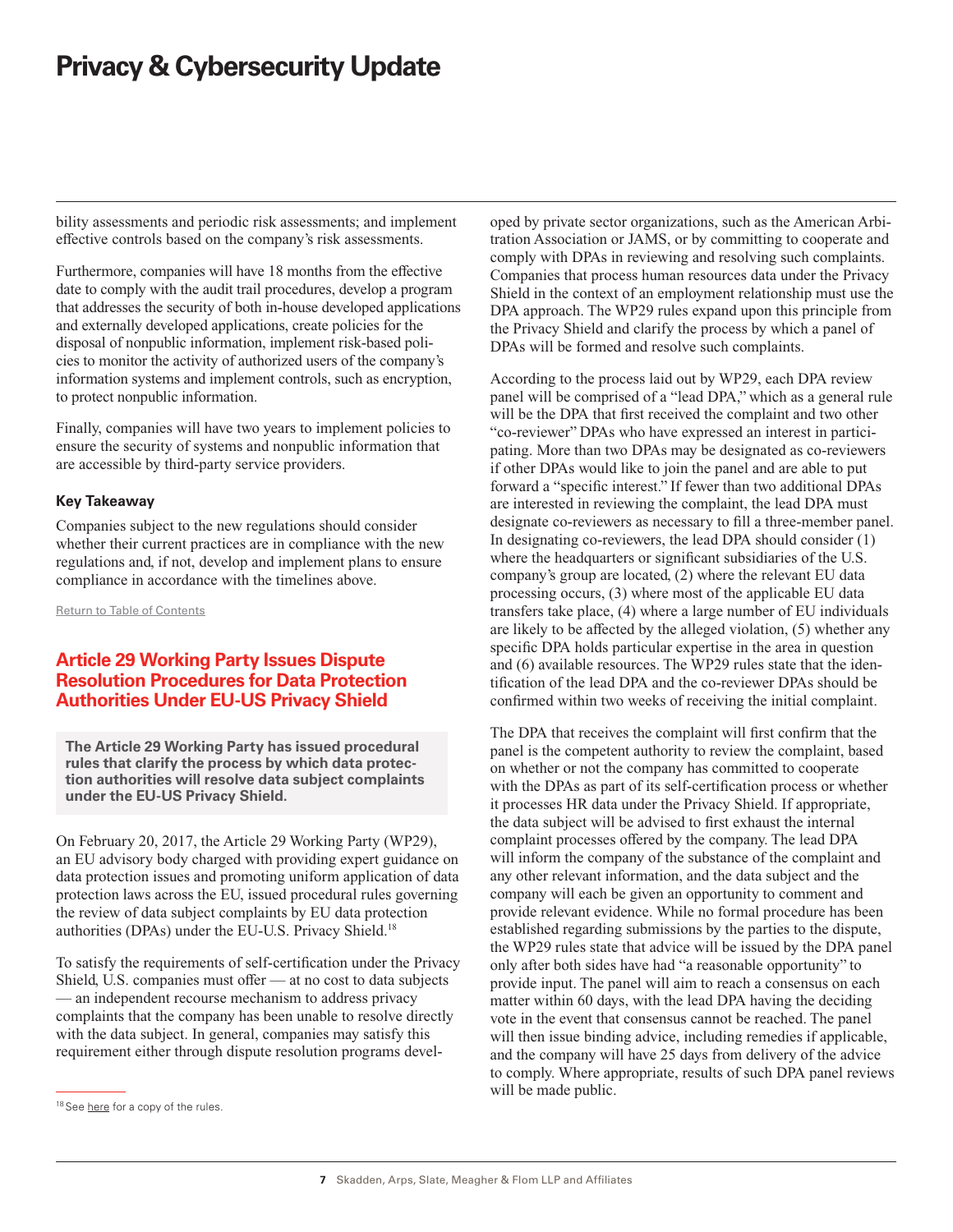<span id="page-7-0"></span>Compliance with the DPA panel's binding advice is mandatory. Notably, if a company fails to comply in the specified timeframe without providing a "satisfactory explanation for the delay," the lead DPA must refer the matter to the appropriate U.S. agency tasked with overseeing the application of the Privacy Shield to the company at issue. This is typically the Federal Trade Commission or the Department of Transportation. In cases of serious compliance failures, the DPA may notify the Department of Commerce to revoke the company's Privacy Shield certification.

[Return to Table of Contents](#page-0-0)

# *Harvard Business Review* **Reveals Corporate Boards Are Not Prioritizing Cybersecurity**

**A** *Harvard Business Review* **report shows that many boards of directors are not focused on cybersecurity risks.**

A recently published report by the *Harvard Business Review* reveals that corporate boards of directors are less concerned with cybersecurity risks than other threats, such as regulatory and reputational concerns.19 Only 38 percent of directors reported that they had a high level of concern about cybersecurity, and even fewer said they were prepared for these risks. Additionally, when asked to identify the three biggest challenges to their company, only 8 percent of respondents listed cybersecurity.

The report was the result of a survey of more than 5,000 board members of companies with headquarters in over 60 countries conducted by Harvard Business School and the WomenCorporateDirectors Foundation. The survey revealed that boards lack the processes and expertise they need to analyze and minimize cybersecurity risks. Of the directors surveyed, only 24 percent rated their boards' processes to prevent and handle the aftermath of a potential data breach as "above average" or "excellent." Moreover, the opinions among directors regarding these processes varied by industry. For example, in the IT and telecom sectors, 42 percent of the directors surveyed said their boards had strong cybersecurity processes, while in the health care industry, which is a uniquely vulnerable target for data breaches, 79 percent of directors surveyed said their organizations lack strong cybersecurity processes.

<sup>19</sup> For the *Harvard Business Review* article summarizing the study, see [here](https://hbr.org/2017/02/why-boards-arent-dealing-with-cyberthreats).

The survey results are troubling given that a data breach can result in enormous financial costs and reputational harm, and is one of the key risks that many companies face today. Therefore, it is crucial that boards are aware of the cybersecurity risks facing their companies and the steps that are being taken to reduce these risks.

Board knowledge of cybersecurity threats and preparedness is a long-standing principle of good corporate practices. For example, the new cybersecurity regulations issued by the New York State Department of Financial Services (DFS) (discussed in this issue) require companies subject to regulation by the DFS to designate a chief information security officer who reports at least annually to the board about the company's cybersecurity program and material cybersecurity risks. In October 2016, the Federal Reserve, the Office of the Comptroller of the Currency and the Federal Deposit Insurance Corporation (FDIC) issued a joint advanced notice of proposed rulemaking that would require a company's board of directors to approve the company's overall cybersecurity strategy and have adequate expertise in cybersecurity so it can provide a credible challenge to management on these issues.<sup>20</sup> Further, the 2015 "A Framework for Cybersecurity" report from the Division of Risk Management Supervision of the FDIC stresses that board and senior management should play a role in understanding cybersecurity and promoting a culture that is aware of these risks across the company.<sup>21</sup> In August 2016, the National Association of Insurance Commissioners Cybersecurity (EX) Task Force released a revised draft of its Insurance Data Security Model Law that requires covered entities to provide written reports to the board regarding the entity's cybersecurity program.<sup>22</sup>

Boards also face the possibility of shareholder lawsuits for decisions they made, or failed to make, regarding cybersecurity preparedness. In the wake of the massive data breaches experienced by Target Corp. in 2013 and Home Depot in 2014, shareholders of each company sued the board, alleging that the directors failed to put sufficient internal controls in place to address the risk of a data breach. While the bar for director liability is high, and the directors ultimately prevailed in each of those cases, substantial time and resources are required to defend these actions.

<sup>20</sup>See the October 2016 issue of our *Privacy & Cybersecurity Update* [here.](https://www.skadden.com/sites/default/files/publications/Privacy_and_Cybersecurity_Update_October_2016.pdf)

<sup>21</sup> For more information on the FDIC framework, see the February 2016 *Privacy & Cybersecurity Update* [here](https://www.skadden.com/sites/default/files/publications/Privacy_and_Cybersecurity_Update_February_2016.pdf).

<sup>22</sup>See the August 2016 issue of our *Privacy & Cybersecurity Update* [here](https://www.skadden.com/sites/default/files/ckeditorfiles/Privacy_and_Cybersecurity_Update_August_2016(1).pdf).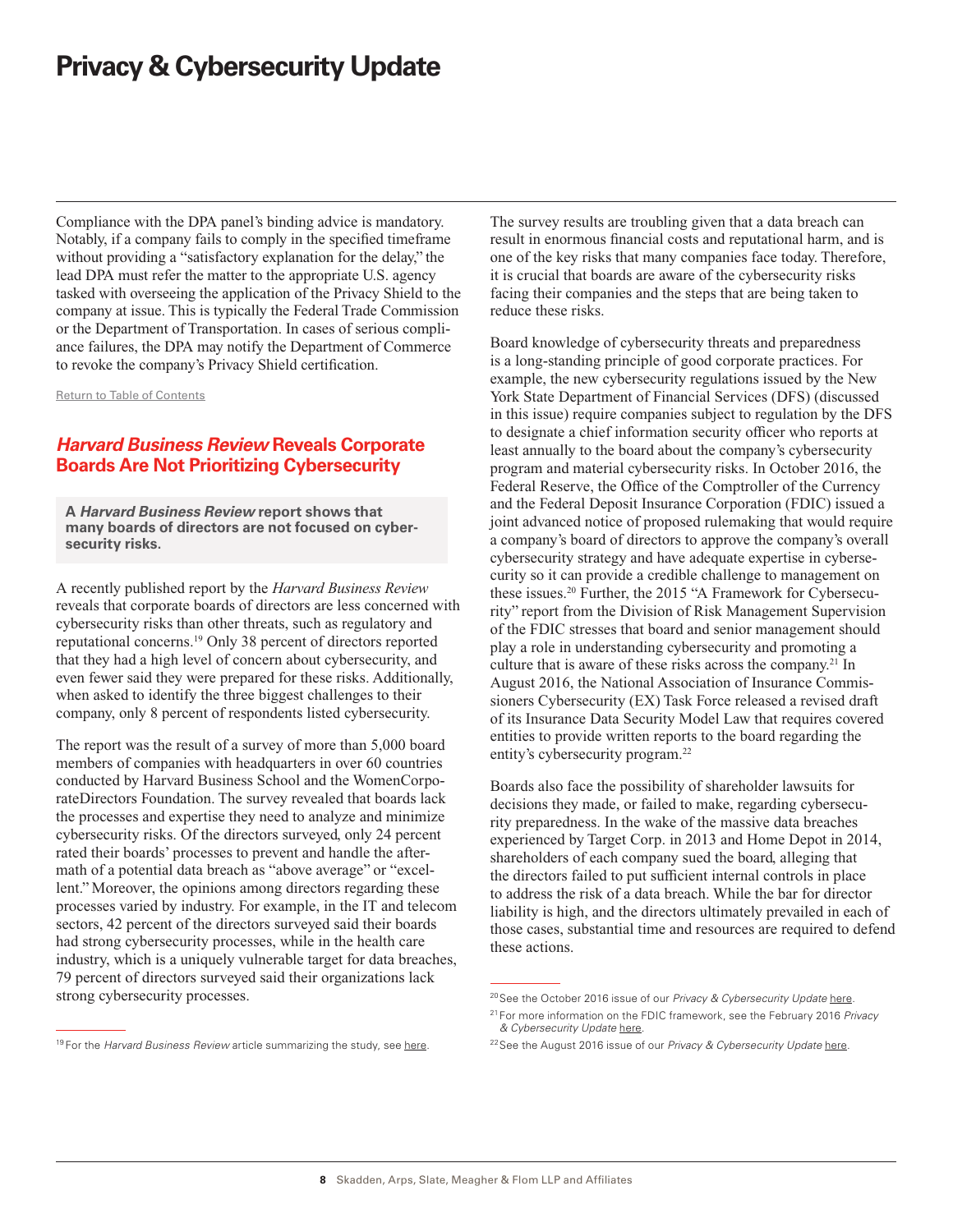### <span id="page-8-0"></span>**Key Takeaway**

Companies should take steps to ensure that their boards are sufficiently aware of cybersecurity threats faced by the company and the measures the company is taking to counter those threats. In addition to the financial and reputational risk to the company posed by a cybersecurity incident, those companies in regulated industries could face regulatory action if their practices do not conform to guidance issued by their regulators.

[Return to Table of Contents](#page-0-0)

# **US Treasury Announces Stand-Alone Cyber Insurance Policies Are Covered by the Terrorism Risk Insurance Act**

**The U.S. Treasury announced in a recent publication that stand-alone "cyber liability" insurance policies are covered under the Terrorism Risk Insurance Act, an announcement that may speed growth of the cyber insurance market.**

On December 27, 2016, the U.S. Department of the Treasury issued a notice of guidance<sup>23</sup> announcing that stand-alone "cyber" liability" insurance policies are included under the Terrorism Risk Insurance Act of 2002, as amended (TRIA). This announcement should provide some level of comfort to insurers and policyholders amid growing concern of cyber terrorism flowing from an increasingly interconnected and digitalized society and may help speed market growth for stand-alone cyber liability policies.

Following the September 11, 2001, terrorist attacks, insurers and reinsurers became reluctant to insure against terrorism risks due to the inability to accurately price and model exposures. Many eventually exited that market, which led to a severe shortage of terrorism risk insurance. In order to stabilize the terrorism risk insurance market and ensure the continued availability of such insurance, Congress passed the TRIA. The TRIA requires participating insurers to "make available" terrorism risk insurance for commercial property and casualty losses resulting from certified acts of terrorism and provides for a federal reinsurance backstop

in the event of qualifying terrorist attacks. Enacted in November 2002, the TRIA has been extended three times, most recently in January 2015 under the Obama administration. Absent an extension, the TRIA is scheduled to expire on December 31, 2020.

The TRIA applies to "property and casualty insurance," which is defined by reference to insurance coverage lines listed in a National Association of Insurance Commissioners (NAIC) publication used by state insurance regulators for reporting purposes. Prior to January 1, 2016, the NAIC publication did not list cyber liability insurance as a coverage line, and therefore cyber liability insurance policies were not covered under the TRIA. As of January 1, 2016, however, the NAIC added "cyber liability" insurance to the publication as a sub-line of "other liability" insurance, defined in relevant part as follows:

Stand-alone comprehensive coverage for liability arising out of claims related to unauthorized access to or use of personally identifiable or sensitive information due to events including but not limited to viruses, malicious attacks or system errors or omissions. This coverage could also include expense coverage for business interruption, breach management and/or mitigation services.<sup>24</sup>

Until issuance of the guidance, it was unclear whether cyber liability insurance was covered under the TRIA. However, the guidance confirms that stand-alone cyber insurance policies falling within the definition of cyber liability are included in the definition of "property and casualty insurance" under the TRIA and therefore are subject to the protections of the statute. In this regard, the guidance further states that effective April 1, 2017, insurers must provide disclosures and offers that comply with the TRIA and the regulations promulgated thereunder on any new or renewal policies reported as cyber liability insurance. Non-cyber liability policies that otherwise are covered by the TRIA and provide coverage for cyber risks have been, and will continue to be, subject to the TRIA.

The expansion of the TRIA to stand-alone cyber liability insurance policies provides security for policyholders and insurers alike and may have the benefit of accelerating market growth for stand-alone cyber liability insurance policies.

[Return to Table of Contents](#page-0-0)

<sup>24</sup> *Id.*

<sup>23</sup>U.S. Department of Treasury, *Guidance Concerning Stand-Alone Cyber Liability Insurance Policies Under the Terrorism Risk Insurance Program*, December 2016, available [here](https://www.federalregister.gov/documents/2016/12/27/2016-31244/guidance-concerning-stand-alone-cyber-liability-insurance-policies-under-the-terrorism-risk).